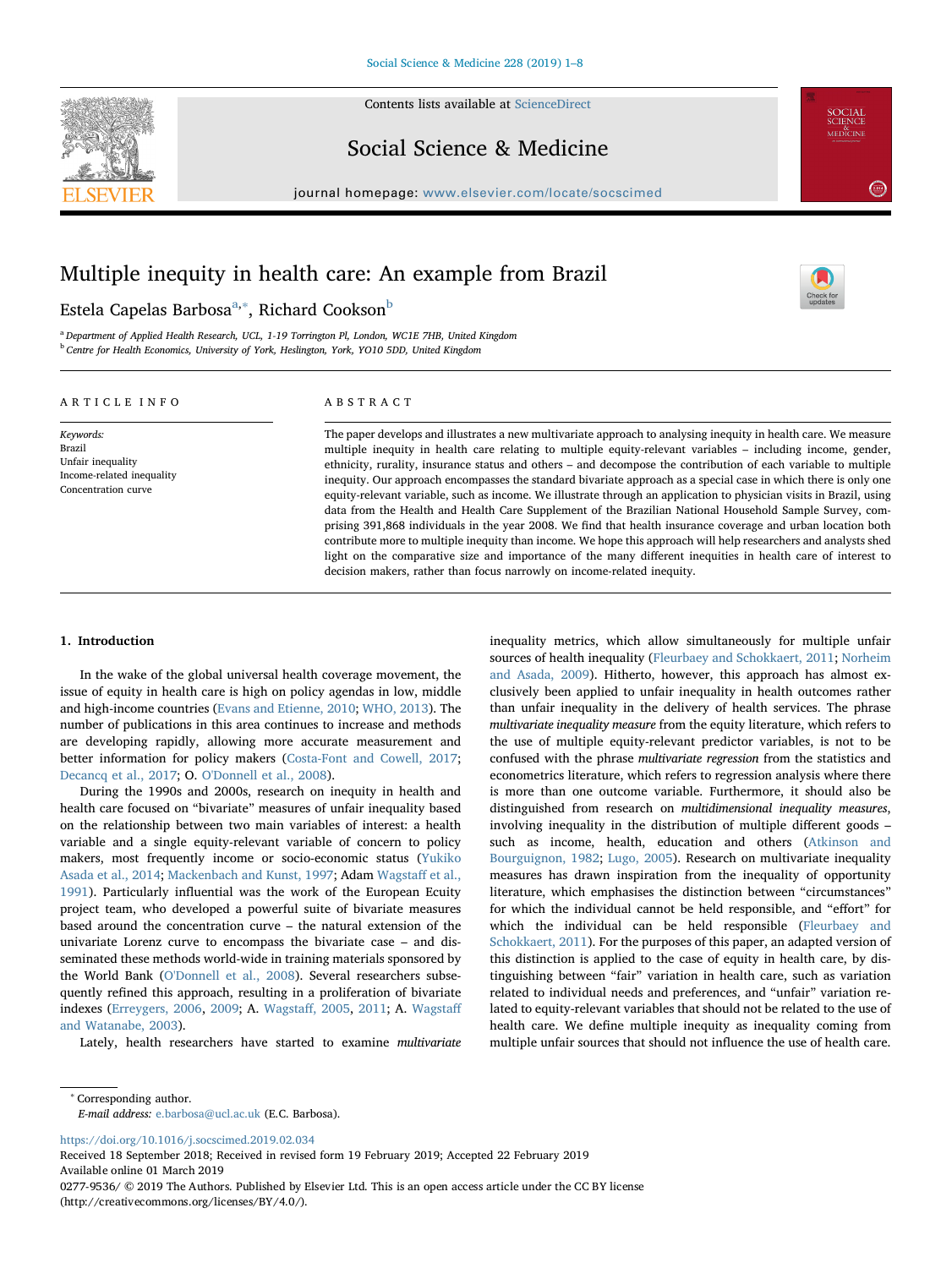The main aim of this paper is to develop a new multivariate approach for measuring multiple inequity in health care. We use physician visits in Brazil as an illustrative example. Brazil is an interesting case study due to its large population (more than 210 million inhabitants in 2018), middle-income status and highly unequal distribution of income – with a Gini of 54.0 in 2008, the year we study in this paper, although income inequality has decreased slightly in recent years (2011 Gini = 52.9; 2015 Gini = 51.3) [\(Bank, 2018\)](#page-6-3).

The paper contributes to knowledge in three ways. First, it contributes methodologically by providing the first application of the Fleurbaey and Schokkaert multivariate approach to measuring multiple unfair inequality in health care ([Fleurbaey and Schokkaert, 2011](#page-7-11)). To our knowledge, although the multivariate approach has been applied to inequality in health outcomes ([Jones et al., 2014](#page-7-14)), it has not previously been used to analyse inequality in health care delivery in any country. Second, this paper further develops the multivariate approach by proposing a health care advantage rank (HCA) that allows the multivariate approach to make use of the standard apparatus of bivariate concentration index type measures. The multivariate approach can be applied using a univariate inequality index such as the variance or the Gini. However, we propose a way of using bivariate indices, such as concentration and slope indices, to make the framework more userfriendly for analysts and policy makers in the health field who are more familiar with bivariate inequality indices. We present our results using a concentration index, which is widely used in the literature and decomposable; allowing findings about multiple inequity to be compared with findings about income-related inequality and compared between studies and settings. Third, the paper addresses a potential bias in previous studies of equity in health care in Brazil, due to inappropriate need adjustment using disease prevalence variables that appear systematically to under-report need in disadvantaged communities.

The methods developed in this paper may be used in other settings, at national, subnational or regional levels, to provide insightful information in any setting where equity in health care is considered a policy objective.

#### 1.1. Theoretical background

The standard bivariate concentration index type approach to measuring horizontal inequity in health care assumes that a person's likelihood of receiving care should not be correlated with their position in a socioeconomic hierarchy. In simple terms, the utilisation of health care, arising from interaction between supply and demand, can be written using the following reduced form equation:

$$
hc_i = hc(N_i, \, \, \text{SES}_i, \, \, X_i) \tag{1}
$$

That is, health care for person *i*,  $hc_i$ , is a function of need variables  $(N_i)$ , which may include age, sex and health status variables, socioeconomic status (SES<sub>i</sub>), and a vector of other non-need variables,  $X_i$ , such as education, ethnicity, region, employment, insurance status and so on. SES is a single social ranking variable and could be income, education, social class or any variable ordered from more to less advantaged. It is assumed that need is an acceptable source of variation in the use of care – indeed, a desirable source of variation to achieve vertical equity in the sense of distributing health care according to need. The other variables, X, are assumed to be neither fair nor unfair sources of variation. However, insofar as these variables may mediate or confound the relationships of interest between need, socioeconomic status and health care utilisation, steps are taken to purge the influence of these "neutral" variables from the analysis. The aim of the analysis is then to assess how far utilisation of health care is correlated with the single equity relevant variable – socioeconomic status – after purging the influence of confounding variables and adjusting for fair variation associated with need. The greater the degree of correlation after allowing for need, the greater the degree of horizontal inequity.

Ideally one would go further and use structural modelling of supply

and demand to identify causal pathways, for example using instrumental variable approaches. However, given data limitations that is hard to do in practice and so almost all analyses in this area – including the present one, as well as studies based on the conventional bivariate approach – continue to rely on reduced form econometric modelling of associations rather than structural econometric modelling of causal pathways. Standard empirical measures of socioeconomic inequity in health care are thus best thought of as measures of inequality associated with socioeconomic status, after controlling for need, rather than measures of inequality caused by socioeconomic status.

Once we are concerned with multiple unfair inequity, that is, inequity associated with multiple equity-relevant variables, a different partitioning of variables is required. We can still see health care use as a reduced form function of three vectors: "fair" sources of variation that appropriately contribute to differences between people; "unfair" sources of variation in health care use; and "neutral" variables, which are neither fair nor unfair determinants of variation but whose influence may mediate or confound the relevant associations. Thus, we can consider a reduced form health care utilisation function of the form hc  $(f_i, u_i, n_i)$ , where  $f_i$  denotes variables that produce fair inequalities in health care,  $u_i$  corresponds to unfair sources of inequality, and  $n_i$  corresponds to neutral variables. Commonly, the socioeconomic inequality literature assumes that  $f_i = (N)$ ,  $u_i = SES$ , and all other variables are neutral. This approach, however, has the disadvantage of focusing only on a single unfair dimension of inequality. It also disallows treatment preference, P, as a potential "fair" source of variation in health care. Thus, as [Fleurbaey and Schokkaert \(2011\)](#page-7-11) have proposed, it may be more useful to consider  $f_i = (N, P)$  and place most other variables in the unfair vector, alongside socioeconomic status.

The formula for health care utilisation can then be written:

$$
hc_i = hc(N_i, P_i, SES_i, Z_i, X_i)
$$
 [2]

In this function  $N_i$  stands for health care need variables,  $P_i$  for treatment preference variables,  $SES_i$  for socioeconomic status,  $Z_i$  for other variables considered "unfair", and  $X_i$  for neutral variables considered neither fair nor unfair. In theory,  $P_i$  variables could include a range of preferences regarding medical treatment, from behaviour over seeking care to type of medical care sought. For the purposes of the medical example in this paper, however,  $P_i$  variables only refer to preferences in terms of seeking medical care. Finally, the division of variables into Z and X vectors is a tricky matter of value judgement; as is the choice of reference values when adjusting for "fair" variation. In our Brazil example, both needs (N) and treatment preferences  $(P_i)$  were considered fair.

The multivariate framework also allows for the possibility of neutral variables. The analyst or policy maker may have a clear view that some variables are fair sources of variation in health care use, such as morbidity, and that others are unfair sources of such variation, such as income and education. However, neutral variables can potentially exist which are considered neither fair nor unfair but which could potentially confound the results. In the case of health, for example, age and sex are often considered to be neutral variables and their influence purged through standardisation. For the purposes of our illustrative example, however, we carefully considered each variable individually and took the view that all included variables were either fair or unfair. When considering all variables in our empirical application, we had to decide whether each variable was fair, unfair or neutral. Some variables landed themselves more easily into one of the three categories. In our case, age, sex and self-assessed health were clearly fair sources of variation in health care delivery, given they reflect need. At the other end of the spectrum are the variables educational achievement, ethnicity, region, employment status, an urban/rural dummy and health insurance coverage. These factors should not influence the amount of care a person receives. Finally, we included the seat belt variable as a proxy for preferences in healthcare seeking behaviour, and as such, this variable was placed in the fair vector. It was only the variable family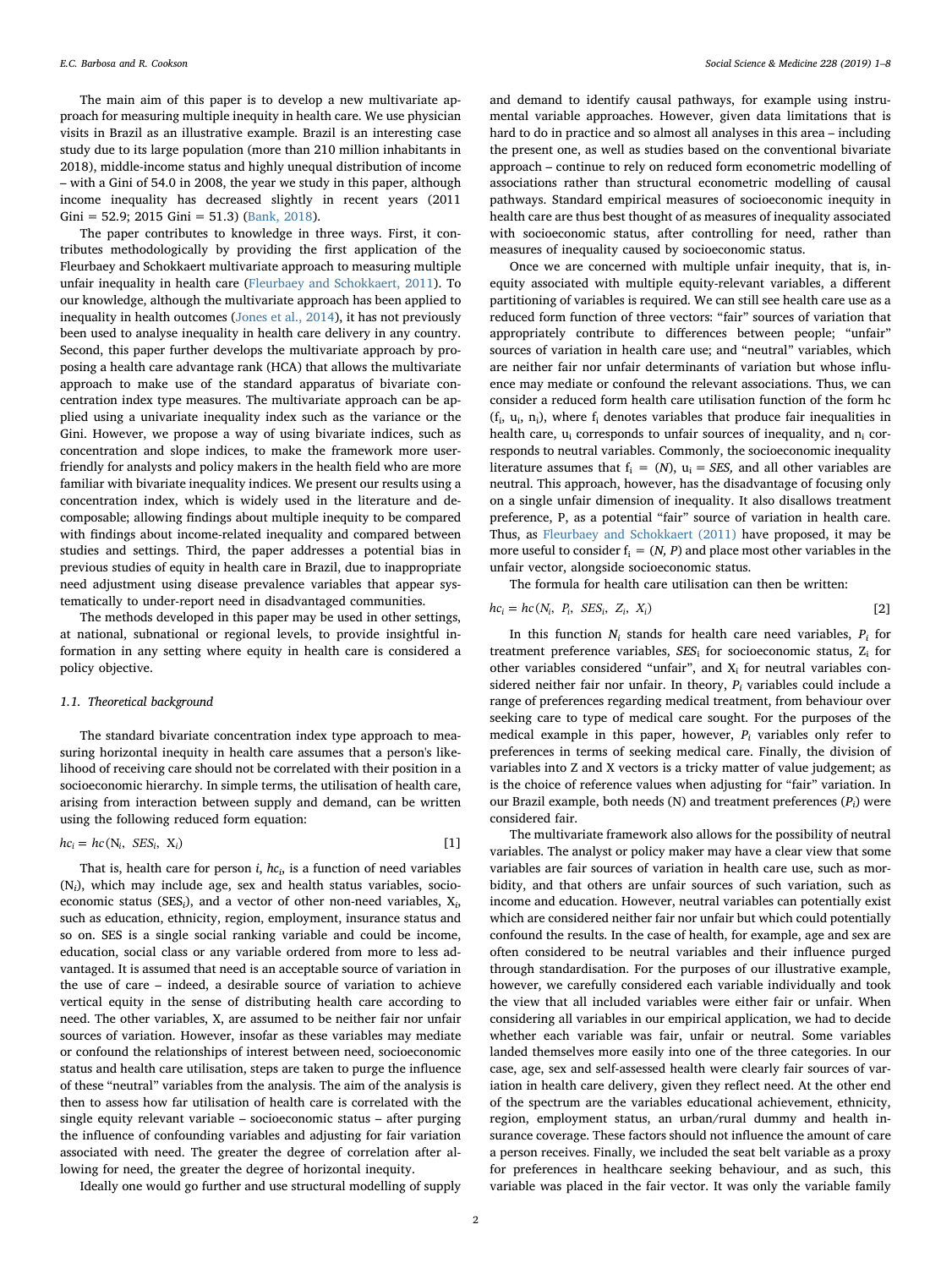type that could, potentially, be considered neutral. However, looking at the results from the standardising regressions, we could see that families with younger children were less likely to visit the doctor. We do not believe that having younger children should decrease the amount of care one receives, although we can hypothesise that families with young children have less time and more difficulties making and attending a medical appointment. Thus, we chose to place this variable in the unfair vector, which resulted in us having no neutral variables in our model.

A central issue is then how to move from the measurement of multiple inequality to unfair inequality only (Y. [Asada, 2010;](#page-6-4) Yukiko [Asada et al., 2015](#page-6-5); [Lefranc et al., 2009;](#page-7-15) [Trannoy et al., 2010;](#page-7-16) [Van](#page-7-17) [Kippersluis et al., 2009\)](#page-7-17). Two measures have been proposed to resolve this issue and measure unfair inequality only, namely i) direct unfairness and ii) the fairness gap ([Fleurbaey and Schokkaert, 2009](#page-7-18), 75). Direct unfairness eliminates the "fair" sources of inequality in health care (i.e. need and preference for health care) by setting them at reference values, that is, by eliminating any variation that exists in the fair sources of inequality, and predicting the outcome based on "unfair" determinants only. It thus provides a direct measure of horizontal inequity due to unfair determinants, after purging the influence of fair determinants (i.e. needs and preferences). In the case of inequality in health care, direct unfairness can be calculated as follows:

<span id="page-2-0"></span>
$$
hci_{du} = hci_{predicted}(N_{ref}, P_{ref}, SSES_i, Z_i, X_{ref})
$$
\n[3]

Here hci<sub>predicted</sub> is the predicted probability of receiving care, holding the vector N (of need variables) and P (treatment preferences) at reference levels, allowing measures of socio-economic status [SES] and other "unfair" variables [Z] (such as education, region, urban status etc.) to vary, after purging the influence of any "neutral" variables, X. For the case of health, for example, one could consider sex to be a neutral variable, if one believes that the health status of an individual should not depend on whether he or she is a man or a woman. For the case of health care, however, it can often be argued that sex is a need variable, and therefore, fair – to give a somewhat trite example, it seems legitimate for women to receive more maternal health care than men. Hence, in our analysis, there are no neutral variables, which allows equation [\(3\)](#page-2-0) to be reduced to:

<span id="page-2-2"></span>
$$
hci_{du} = hci_{predicted}(N_{ref}, P_{ref}, SSES_i, Z_i)
$$
 [4]

Turning our attention to the fairness gap, this instead explicitly models the vertical equity relationship between health care utilisation and its "fair" determinants (i.e. needs and preferences), after purging the influence of "unfair" variables by setting them to reference values. The degree of unfair horizontal inequity is then the difference between the predicted "fair" level of utilisation and the actual observed level ([Fleurbaey and Schokkaert, 2009](#page-7-18)). For evaluating absolute inequality the focus is on the absolute difference, and for evaluating relative inequality one can example the relative difference or ratio. In the case of absolute inequality the formula for the fairness gap for the evaluation of health care inequality is given by:

<span id="page-2-1"></span>
$$
hc i_{fg} = hci-hci_{predicted}(N_i, P_i, SES_{ref}, Z_{ref})
$$
\n[5]

In this case, the prediction is done by setting the vectors of "unfair" determinants SES and Z at reference values, while the "fair" determinants N and P are allowed to vary.

The second term on the right hand side of the equation gives a normative prediction of the health care this individual ideally should receive. In the traditional health care equity literature, this is known "need-predicted" health care. The main conceptual difference here is that treatment preferences are considered to be fair determinants of health care utilisation, as well as capacity to benefit or need variables. Hence we shall refer to this as the "appropriate" or "fair-determinantpredicted" amount of health care, rather than the "needed" or "needpredicted" amount of health care. According to Fleurbaey and Schokkaert, the advantage (or disadvantage) of an individual  $i$  is given by the gap between the health care they actually receive and the ideal one. This is, hence, her individual measure of health care from which one may calculate multiple inequity.

Unlike the measure of direct unfairness, the fairness gap (ratio) has different specifications for absolute and relative inequality. Equation [\(5\)](#page-2-1) presents the specification in absolute terms. For the relative case, in the reduced form, where no neutral variables exist, the fairness gap is a ratio and can be defined as:

$$
hci_{fr} = hci/hci_{predicted}(N_i, P_i, SES_{ref}, Z_{ref})
$$
 [6]

In the case of a binary outcome, such as whether or not the individual has had a physician visit, the observed health care either assumes the value zero when the person did not go to the doctor, or the value one, when the person has paid a visit. By contrast, the predicted probability of health care based on all observed characteristics will be a continuous variable. In line with previous applications to measuring inequality for health [\(García-Gómez et al., 2015](#page-7-19); [Trannoy et al., 2010](#page-7-16)), we use this continuous predicted probability of observed health care, which we refer to as "latent" health care, rather than the binary observed binary measure. This is done for the sake of simplicity, but also because between the observed variable and the "appropriate" health care there is variation due to the regression residual, which is arguably a matter of stochastic "noise" or "luck" rather than unfair inequality. Nonetheless, the chosen treatment implies that we are implicitly considering the stochastic "noise" or "luck" to be fair and not to include it in the resulting measure of multiple unfair inequality. In other words, there may be factors that are not modelled and prevent people from using the health care services. These will appear in the "luck" term, but since we consider them to be randomly distributed and uncorrelated with the unfair vector of contributors to inequality, they are deemed fair and are not accounted for in the individual measure from which multiple unfair inequality can be derived.

#### 2. Methods

#### 2.1. Standardising models

We use two different standardising models to analyse unfair inequality. The first model hereafter referred to as the basic model, focuses on socioeconomic status only. It examines the relationship between physician visits in the past 12 months (as the dependent variable), equivalised household income (as our primary measure of socio-economic status) and age, sex and self-assessed health (traditionally considered as need factors). The basic model serves as a comparative exercise, for illustrating the traditional bivariate approach and comparing it with our multivariate approach.

The comprehensive model includes several other non-need variables in the "unfair" Z vector including educational achievement, ethnicity, region, employment status, an urban/rural dummy, family type and health insurance coverage. We were initially unsure whether to consider the variable family type as fair, unfair or neutral. However, our standardising regressions showed that families with younger children were less likely to visit the doctor. We interpreted this as a sign of barriers to accessing services among such families, rather than a sign that having younger children decreases the need for physician visits. Thus we chose to place this variable in the unfair vector.

To illustrate how differences in preferences can be handled, we also included a further variable in the fair vector indicating whether the person uses a seat belt, as a proxy for healthcare seeking preferences. This latter variable was chosen as a proxy for preferences for health care seeking on the grounds that preferences for investing in health protection in the form of wearing a seatbelt may be correlated with one's preferences for investing in health more generally by seeking health care. Some theorists have proposed that attitudes to risk may explain health care seeking behaviour ([Dardanoni and Wagsta](#page-6-6)ff, 1987; [Hersch and Pickton, 1995\)](#page-7-20). In our context, a higher degree of risk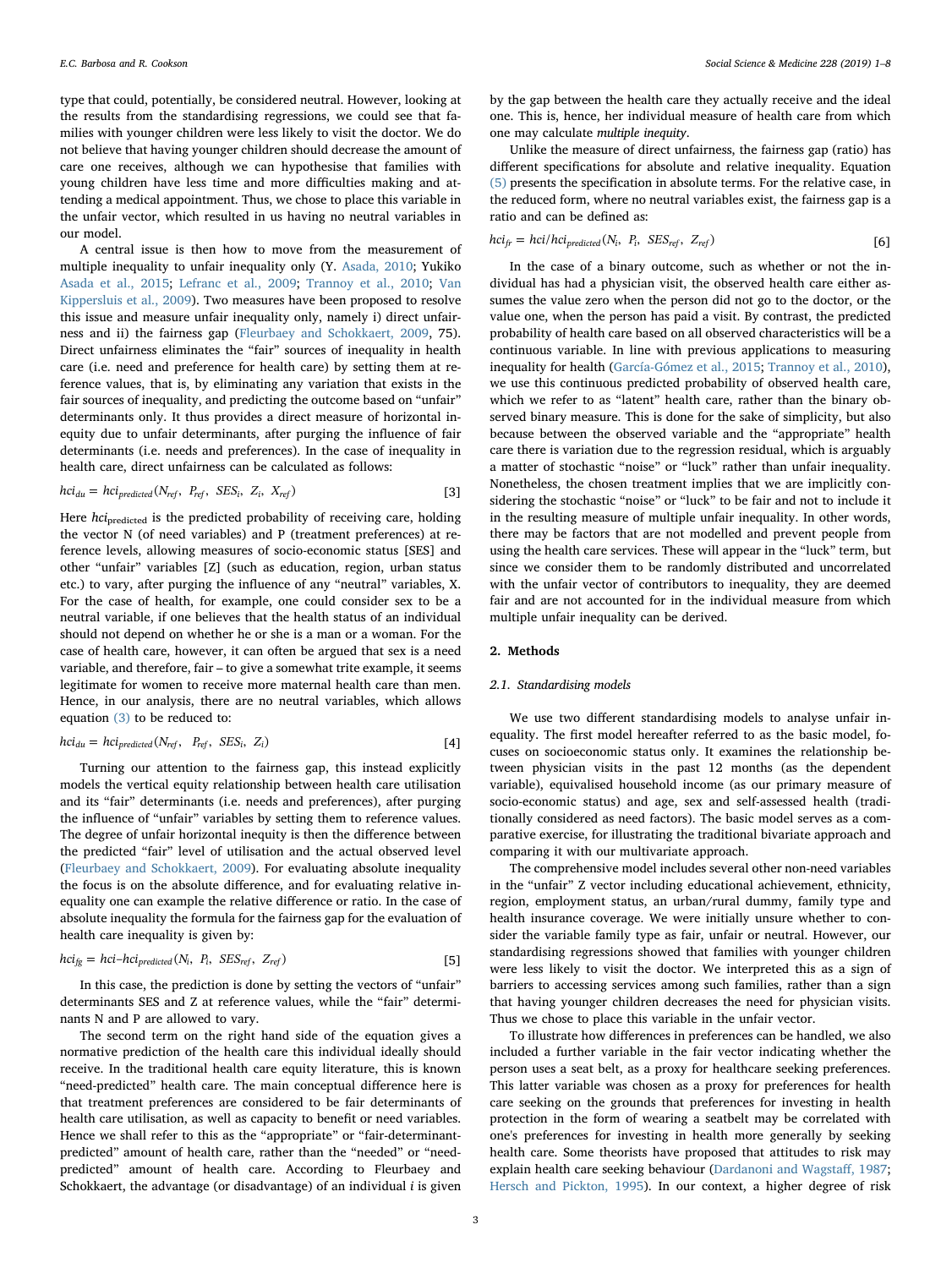E.C. Barbosa and R. Cookson *Social Science & Medicine 228 (2019) 1–8*

aversion may be manifested in a higher likelihood of wearing a seatbelt to prevent possible injury following an accident. We therefore assume that people who are more likely to choose to wear a seat belt are also more likely to choose to seek health care, and that these are both rational individual choices.

Our partitioning of variables into "fair" and "unfair" vectors was based on a particular set of value judgements. To allow for different value judgements, we conducted a decomposition analysis that provides information about the contribution of each fair and unfair variable to multiple inequity. An alternative approach would be to conduct a series of sensitivity analyses by making different choices about which variables to place in the fair and unfair vector.

#### 2.2. Modified concentration index

In the literature so far, applications of the multivariate approach to health outcomes have used the variance as the primary univariate measure of inequality, on the grounds that this is a simple and additively decomposable univariate measure [\(Jones et al., 2014](#page-7-14)). However, the variance is a mean-sensitive absolute measure of inequality ([Atkinson, 1970](#page-6-7)) and is not commonly used in the health literature. We propose instead using a bivariate-type approach that the health policy community are more familiar with and may find easier to understand and use. Bivariate measures are by far the most common way of measuring inequality in health and health care in the health economic and epidemiological literature. A bivariate approach thus facilitates comparison between different studies and helps analysts, decision makers and stakeholders understand the meaning of the measure. We focus on one class of (relative) bivariate measure for our detailed analyses - the concentration index (and the Erreygers modification thereof) – though we recognise that other bivariate measures may be useful in different contexts, including absolute measures such as the slope index of inequality. We use the concentration index, to illustrate the methods because: i) it can be compared in both magnitude and decomposition with the results of concentration-index approaches that are popular in this area; ii) there is vast literature on the concentration index and its extensions, so this index is familiar to the health policy community; and iii) as a mean independent measure, the concentration index allows comparisons between inequality in different forms of health care with different mean levels.

Our proposed method for measuring inequality thus makes use of the traditional bivariate framework, while incorporating the multivariate measures of direct unfairness (hci<sub>du</sub>) and the fairness gap (hci<sub>fr</sub>). As the concentration index is a relative measure of inequality, both direct unfairness and the fairness gap must be defined in relative terms – so henceforth we refer to the latter as a fairness ratio rather than a fairness gap. The correct specification of both measures follows equations [\(4\) and \(7\)](#page-2-2), respectively.

The conventional bivariate approach ranks individuals by a single equity-relevant variable: socioeconomic advantage. Our alternative approach ranks individuals by health care advantage relating to multiple equity-relevant variables.

Effectively, this can be done by replacing socioeconomic position on the x-axis with a ranking created using one of the multivariate measures i.e. either direct unfairness (hci<sub>du</sub>) or the fairness ratio (hci<sub>fr</sub>). This ranks people by how likely they are to receive appropriate care due to unfair advantages, with people towards the right having greater "unfair" access to health care than people towards the left. In short, it ranks individuals in terms of their degree of unfair (dis)advantage in accessing health care. We can therefore think of it as "unfair health care advantage rank", or HCA rank for short. The lowest ranked individual is the one that is least likely to receive appropriate care. In contrast, the highest ranked person has an unfair advantage in terms of likelihood of receiving appropriate care given their need and treatment preferences. We can then use the standard concentration index apparatus and the usual standardisation procedures, using the HCA rank as the ranking variable instead of socioeconomic status.

In this paper, the calculation of summary measures of inequality was based on individual measures of direct unfairness, although one could have created an HCA Rank based on individual measures of the fairness ratio. The choice to use direct unfairness was simply computational ease, as the same specification can be used for the relative and absolute cases. In theory, however, results using the two approaches can differ if the model is non-linear (as in our example) and if there are interaction terms (which there are not in our model).

Furthermore, according to [Hosseinpoor et al. \(2006\)](#page-7-21) and [Yiengprugsawan et al. \(2010\)](#page-7-22) in binary health variables, such as physician visits, the choice of reference values for the estimation of the standardising regression matters, once the proportion of people in each reference group varies, and this influences the estimated value of the predictions ([Yiengprugsawan et al., 2010\)](#page-7-22). In fact, given that the concentration index is a ratio and that the setting of different reference groups alters the mean of the predicted standardising regression, one can expect the final inequality measure to change for different reference category groups.

The standardising regressions were used both for calculations in the bivariate and multivariate approaches. Particularly for the multivariate approach, as unfair variables are not neutral, we had to choose a reference group in terms of health care. In all categories, with the exception of income, we have chosen the best group in terms of health care use. Therefore, for education, our reference group was higher education, for region, the South-East, in terms of ethnicity, we chose white individuals, who lived in urban areas, were covered by health insurance and always wear a seatbelt. There are two reasons for this choice: i) the number of individuals who do not ride in the front seat is fairly small, and this may not reflect their risk perception, but other cultural characteristics; and ii) one who chooses to always wear a seatbelt could be perceived as someone who is very averse of the risk of injury by accident. Finally, the choice about employment was a bit trickier. One could argue that individuals who are employed are better off, as they have means of income and social insertion. However, as unemployed people appear to use health care in the form of physician visits more often, we decided to set them as a reference group. The argument here is that ideally, people would be able to attend the doctor whenever they felt the need, and working should not be an obstacle in any way. To guarantee comparability between the multivariate and bivariate approaches, we chose mean income as reference.

As one of the main purposes of the proposed approach is for it to be directly comparable to income-related inequality measures, we have chosen to estimate three distinct measures of inequality: (1) the directly standardised concentration index (CI), (2) the horizontal inequality index (HI), which is equivalent to the indirectly standardised concentration index and (3) the Erreygers modified concentration index, which modifies the directly standardised concentration index to allow for the bounded nature of a health care variable in a way that preserves mirror, monotonicity and level of independence properties [\(Erreygers,](#page-7-7) [2009\)](#page-7-7).

The directly standardised concentration index of health care based on direct unfairness is given by:

$$
CI_{direct} = \frac{2 \, Cov(hc_{direct}, F(hc_{d u}))}{\mu hc}
$$
 [7]

where hci<sub>direct</sub> is the directly standardised individual measure of health care,  $F(hci_{du})$  is the cumulative distribution function of direct unfairness and μhc is the mean level of health care across the population. We explore the relationship between our proposed concentration index based on health care advantage rank approach and the Gini Index approach as proposed by [Fleubaey and Schokkaert \(2011\)](#page-7-11) in Appendix 1 [INSERT LINK TO ONLINE APPENDIX 1].

In turn, the Horizontal Inequity Index (HI) is computed by subtracting the observed measure of health care on latent scale from the fair-determinant-predicted one – thus providing an index of unfair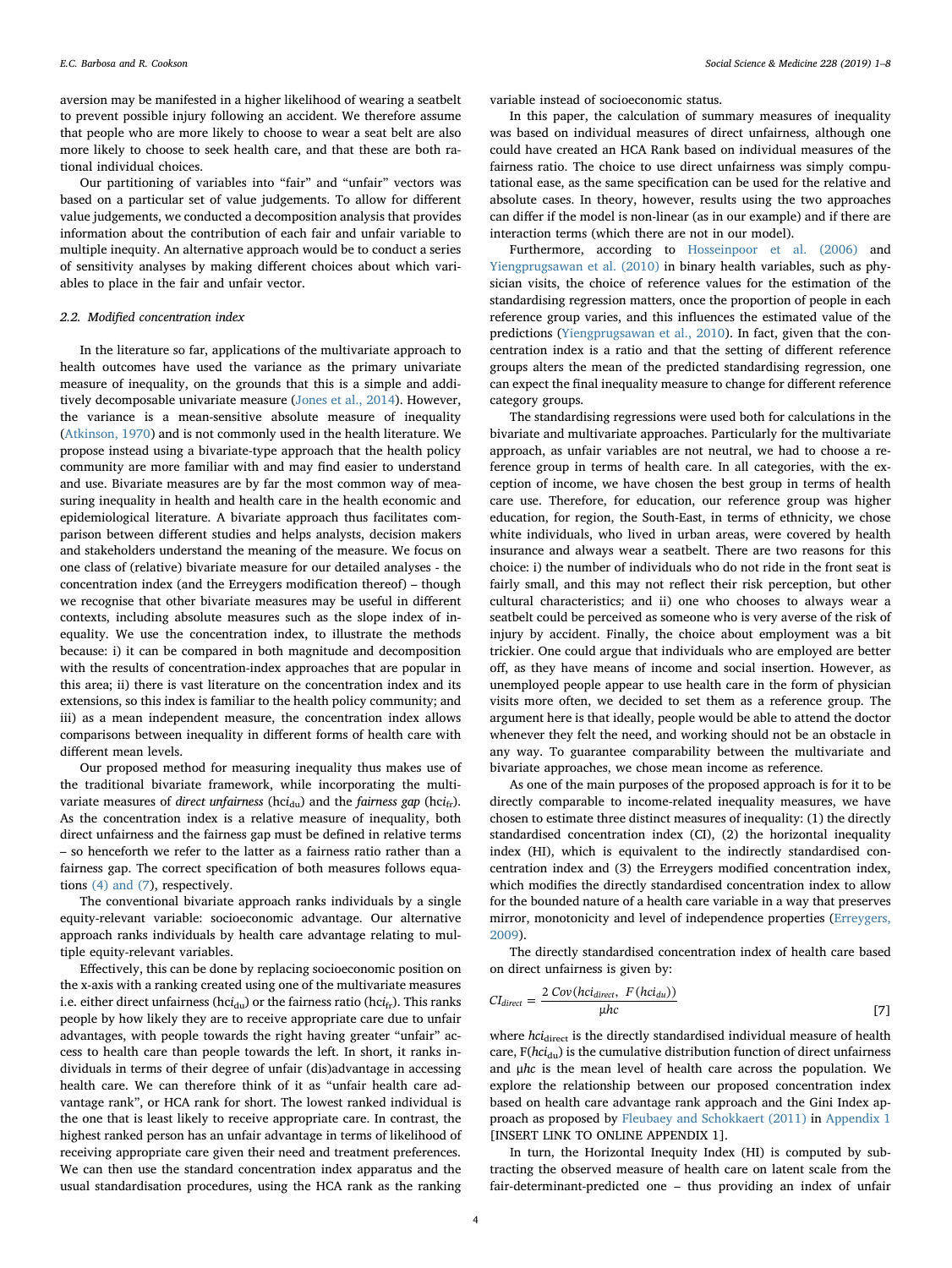inequality in health care received, allowing for the "appropriate" level of health care given the individuals' needs and treatment preferences. This is the equivalent of indirect standardisation. Mathematically, the Horizontal Inequity Index is defined as:

$$
HI = CI - CI_{fair-determinant-predict}
$$
 [8]

Which in turn can be expressed in terms of covariances as follows:

$$
HI = \frac{2Cov(hci, F(hci_{du}))}{\mu hc} - \frac{2Cov(hci_{fairdeterminantpredict}, F(hci_{du}))}{\mu hc_{fairdeterminantpredict}}
$$
 [9]

<span id="page-4-0"></span>Finally, the fair-determinant-predicted function that defines hci<sub>fair-</sub> determinant-predict <sup>is:</sup>

$$
hci_{fair-determinant-predict} = hci_{predicted}(N_i, P_i, SES_{ref}, Z_{ref})
$$
\n[10]

The prediction formulated in equation [\(10\)](#page-4-0) holds socioeconomic status and other unfair variables at reference levels, while allowing for need and treatment preference variables to vary.

Finally, the Erreygers modified concentration index is based on a simple transformation of the concentration index, defined as:

$$
Erreygers CI = 4 * \mu hc * CI_{direct}
$$
 [11]

Our choice of reporting is justified by two reasons. First, we want to illustrate that the modification we are proposing is not a modification of the concentration index per se, but of the type of inequality being measured, thus, all indices can be applied. Second, each of the indices implies a different normative perception. The standard concentration index, for example, is a relative measure, so its bounds decrease as the mean of the outcome variable increases. Erreygers' modification, on the other hand, is sensitive to the mean and no longer can be considered a relative index (Wagstaff[, 2009](#page-7-23)). We appreciate that different researchers and policy makers may have different views on inequality, therefore, we leave it for the reader to choose the most appropriate one.

Regarding the interpretation of the measures proposed, as in the income-related inequality literature, one could interpret the horizontal inequity index as an indication of the magnitude of pro-advantaged inequity in health care. In this case, however, "advantaged" does not mean rich or poor, but relates to the individual's position in the Health Care Advantage Rank, which depends on multiple sources of unfair advantage to health care. A negative index of multiple inequity in health care indicating "pro-disadvantaged" inequity can also potentially arise, if the list of "unfair" determinants of health care is prespecified without reference to the regression results. However, if the list of "unfair" determinants is chosen endogenously by deliberately selecting only factors that predict lower observed health care, then "prodisadvantaged" inequity cannot arise.

The concentration index also allows us to decompose the contribution of each "fair" and "unfair" source of inequity to multiple inequality ([O'Donnell et al., 2008,](#page-7-3) 159). This can also be understood as a form of sensitivity analysis, with regards to different normative positions around unfair inequality. Our decomposition calculates the marginal impact of neutralising the variable of interest, i.e. the factors in the decomposition, on the concentration index ([O'Donnell et al., 2013](#page-7-24); [Yiengprugsawan et al., 2010\)](#page-7-22). This is referred to as the "Shapley value" decomposition, because it turns out to be formally equivalent to the Shapley value solution in cooperative game theory ([Shorrocks, 2013](#page-7-25)). Considering that the proposed measure of multiple unfair inequality falls into the concentration index category, the interpretation of the decomposition is analogous to that performed in income-related inequity – except that we are decomposing the contribution of different variables to multiple inequity rather than just their contribution to income-related inequity.

#### 2.3. Data

The data used in this paper comes from a cross-sectional household survey carried out by the Brazilian Institute of Geography and Statistics

in 2008. The health supplement of the Household Sample Survey (Pesquisa Nacional por Amostra de Domicílios or PNAD) was carried out in 1998, 2003 and 2008 before being discontinued. To define its sample, PNAD made use of a complex three-stage probabilistic distribution, the results being representative of the population at a national level, regional level and federal states levels [\(IBGE, 2008\)](#page-7-26). This paper uses data only for 2008, composed of over 391,868 individuals, from which a random sample of 10% is used for analysis. By using the national survey, we have used secondary survey data for which informed consent is obtained by IBGE, including the provision for data sharing and future use.

Most of the variables, including income, ethnicity and sex, rely on self-report, though region and urban-rural status were directly observed by the survey investigators. The variable income refers to the log of household income equivalised using the square root of household size. Self-assessed health is reported in five categories ranging from very bad to very good. We chose to include education in terms of highest qualification achieved, rather than years of schooling, since in Brazil it is not uncommon for individuals to attend school for a number of years and not achieve the corresponding educational level. We also included dummy variables for private health insurance coverage and employment. These last two variables are relevant in the context of the Brazilian health care system since, as well as a tax-based public health care system, Brazil also has a substantial private health expenditure, corresponding to circa 46% of the total expenditure in health care ([Bank, 2014\)](#page-6-8). In turn, private health care expenditure is 55% out-ofpocket spending and 45% financed by private health insurance. Thus, private health insurance accounts for roughly 20% of all health care expenditures. In Brazil, private health insurance can be bought by individuals or families, but most commonly is offered as an employmentbased benefit in large companies (about 3 in every 4 individuals covered by private health insurance have employment-based insurance). Notwithstanding, for circa 75% of the population, the only health care available is the national tax-based public system. Appendix 2 [INSERT LINK TO ONLINE APPENDIX 2] shows some relevant descriptive statistics.

Finally, we have explicitly chosen not to include chronic conditions as a need variable, given that graphs of chronic condition by income groups (Supplementary materials – Appendix 3 [INSERT LINK TO ONLINE APPENDIX 3]) show substantially higher rates of self-reported chronic illnesses in higher socioeconomic groups. This suggests that chronic conditions are substantially under-diagnosed in socially disadvantaged individuals in Brazil, perhaps due to lack of access to primary care. Previous work using this same survey data has treated selfreported chronic conditions as standardising variables indicating need for care, but if under-diagnosis of more deprived groups exists this may under-estimate the degree of health care inequality. So we use age, sex and self-assessed health alone as the main need standardising variables. We have carried out the analysis including chronic conditions as a robustness check. As expected, this reduces the measured extent of health care inequality, and the results can be found in Appendix 4 [INSERT LINK TO ONLINE APPENDIX 4].

#### 3. Results

[Table 1](#page-5-0) presents the marginal effects and standard errors of the two standardising models based on logit regression.

The coefficients all have plausible signs and, as expected, the size of the income coefficient decreases as more social variables are included. In sensitivity analysis, we explored the use of interaction terms, but found that interactions were generally small or insignificant and so for simplicity have left them out of the final models.

#### 3.1. Income-related inequality versus unfair multiple inequality

[Table 2](#page-5-1) displays our proposed measure of unfair multiple inequity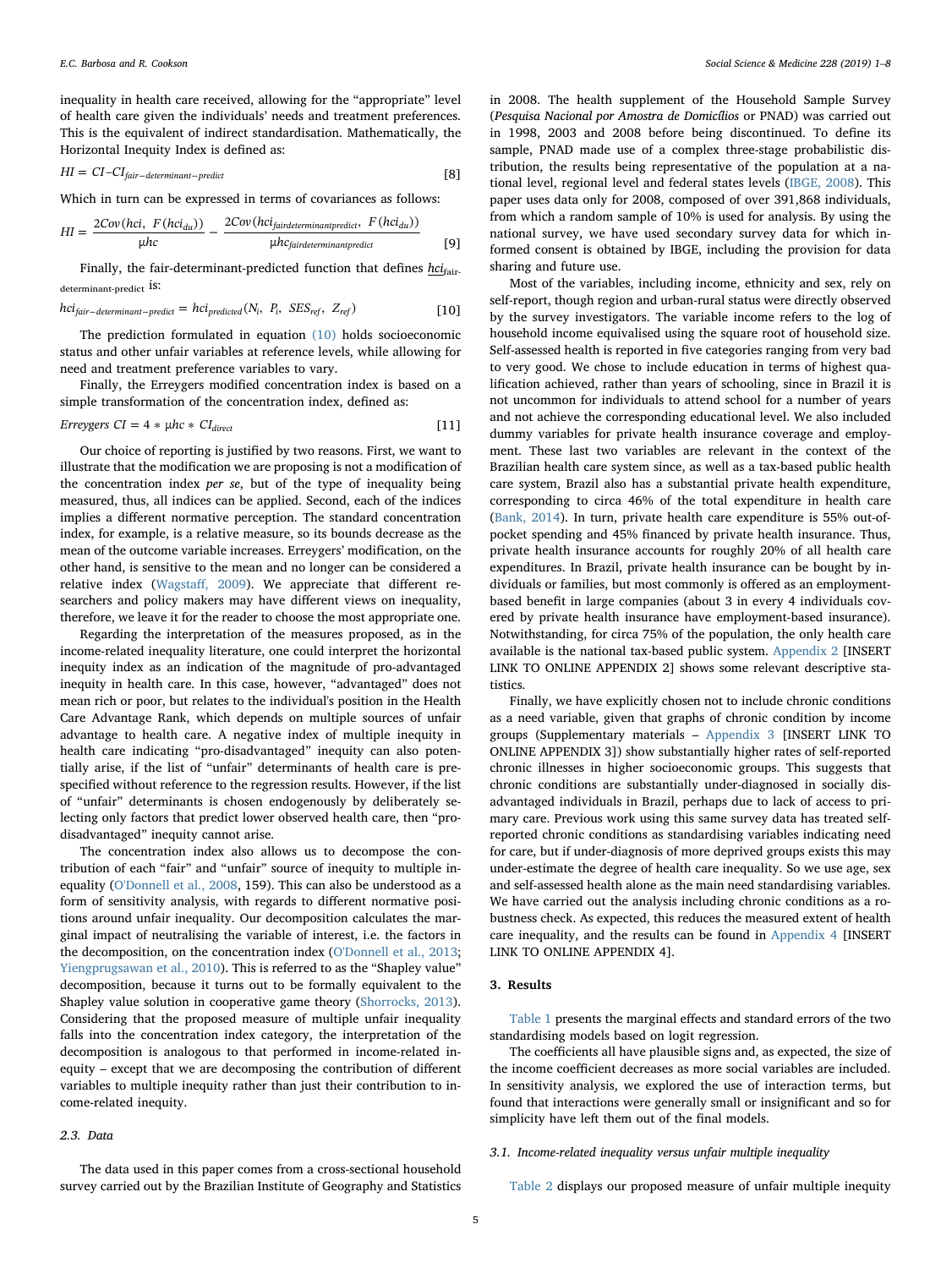#### <span id="page-5-0"></span>Table 1

Standardising regressions – marginal effects and standard errors.

|                                                | Basic    |        | Comprehensive |        |
|------------------------------------------------|----------|--------|---------------|--------|
|                                                | mg eff   | se.    | mg eff        | se     |
| ln(income)                                     | 0.067    | 0.003  | 0.016         | 0.004  |
| Male                                           |          |        |               |        |
| Female                                         | 0.180    | 0.004  | 0.173         | 0.004  |
| Age group (base: younger than 15 years of age) |          |        |               |        |
| $15 - 29$                                      | $-0.086$ | 0.009  | $-0.029$      | 0.007  |
| $30 - 44$                                      | $-0.020$ | 0.009  | 0.011         | 0.007  |
| $45 - 60$                                      | 0.005    | 0.009  | 0.025         | 0.006  |
| $60 +$                                         | 0.046    | 0.012  | 0.073         | 0.007  |
| Self-Assessed Health (base: Very Good Health)  |          |        |               |        |
| Good                                           | 0.062    | 0.006  | 0.077         | 0.007  |
| Regular                                        | 0.215    | 0.004  | 0.240         | 0.004  |
| Bad                                            | 0.322    | 0.006  | 0.348         | 0.006  |
| Very Bad                                       | 0.310    | 0.010  | 0.352         | 0.010  |
| Educational Achievement (base: no education)   |          |        |               |        |
| Primary                                        |          |        | 0.009         | 0.009  |
| Secondary                                      |          |        | 0.041         | 0.005  |
| Higher                                         |          |        | 0.062         | 0.010  |
| Undetermined                                   |          |        | 0.099         | 0.011  |
| Region (base: North)                           |          |        |               |        |
| North East                                     |          |        | 0.022         | 0.009  |
| South East                                     |          |        | 0.054         | 0.005  |
| South                                          |          |        | 0.026         | 0.005  |
| Centre West                                    |          |        | 0.022         | 0.008  |
| Ethnicity (base: white)                        |          |        |               |        |
| Native                                         |          |        | $-0.041$      | 0.063  |
| Black                                          |          |        | $-0.006$      | 0.004  |
| Asian                                          |          |        | 0.003         | 0.004  |
| Mixed                                          |          |        | $-0.034$      | 0.092  |
| Urban (Craig et al., 2003)                     |          |        |               |        |
| Rural                                          |          |        | $-0.039$      | 0.003  |
| <b>Employment Status (base: occupied)</b>      |          |        |               |        |
| Unoccupied                                     |          |        | 0.012         | 0.004  |
| Family Type (base: no children)                |          |        |               |        |
| children under 14                              |          |        | $-0.007$      | 0.009  |
| children $14+$                                 |          |        | 0.084         | 0.015  |
| Health Insurance (base: No)                    |          |        |               |        |
| Yes                                            |          |        | 0.135         | 0.006  |
| Seatbelt Preference (base: always)             |          |        |               |        |
| Doesn't ride in front seat                     |          |        | 0.001         | 0.009  |
| Often                                          |          |        | $-0.038$      | 0.004  |
| Sometimes                                      |          |        | $-0.052$      | 0.014  |
| Rarely                                         |          |        | $-0.061$      | 0.011  |
| Never                                          |          |        | $-0.056$      | 0.012  |
| Adjusted R-squared                             |          | 0.0849 |               | 0.1153 |
| Number of observations                         |          | 34624  |               | 28067  |
|                                                |          |        |               |        |

### <span id="page-5-1"></span>Table 2

Unfair Multiple inequity vs Income-related Inequity. Source: National Household Sample Survey (PNAD), Health Supplement, 2008.

|                          | Basic                      |                            | Comprehensive              |                            |
|--------------------------|----------------------------|----------------------------|----------------------------|----------------------------|
|                          | Income-related             | Unfair Multiple            | Income-related             | Unfair Multiple            |
| CI<br>HI<br>Erreygers CI | 0.0541<br>0.0504<br>0.1424 | 0.0543<br>0.0539<br>0.1425 | 0.0478<br>0.0581<br>0.1284 | 0.0702<br>0.0852<br>0.1884 |

Notes: 1)  $HI = CI_{observed} - CI_{predicted}.$ 

2) CI<sub>observed</sub> measured on a latent scale.

3) Erreygers CI =  $4*\mu*CI$ .

alongside traditional bivariate measures of income-related inequity for each case – including Concentration Indices (CI) and Horizontal Inequity Indices (HI), and the Erreygers corrected Concentration Index (Erreygers CI). The HI is given by the difference between the Concentration Index for observed health care and the Concentration Index for "appropriate" or "fair-determinant-predicted" health care in the case of unfair multiple inequality.

<span id="page-5-2"></span>Table 3

Decomposition of the Unfair Multiple Inequality using CI. Source: National Household Sample Survey (PNAD), Health Supplement, 2008.

| Basic                    |              |                         |  |
|--------------------------|--------------|-------------------------|--|
|                          | Contribution | Percentage Contribution |  |
| Income                   | 0.02907      | 53.56%                  |  |
| Residual                 | 0.02521      | 46.44%                  |  |
| Total                    | 0.05428      | 100.00%                 |  |
| Comprehensive            |              |                         |  |
|                          | Contribution | Percentage Contribution |  |
|                          |              |                         |  |
| Ethnicity                | 0.00014      | 0.20%                   |  |
| <b>Employment Status</b> | 0.00027      | 0.38%                   |  |
| Region                   | 0.00101      | 1.43%                   |  |
| Family Type              | 0.00175      | 2.49%                   |  |
| Education                | 0.00426      | 6.07%                   |  |
| Income                   | 0.00626      | 8.91%                   |  |
| Urban Status             | 0.00708      | 10.08%                  |  |
| Health Insurance         | 0.04354      | 61.99%                  |  |
| Residual                 | 0.00593      | 8.44%                   |  |
| Total                    | 0.07024      | 100.00%                 |  |

As expected, the basic model yields virtually the same results (to the third decimal place) in the traditional income-related bivariate analysis and our proposed HCA rank approach. For the comprehensive model, which considers eight sources of unfair inequality (income, educational achievement, region, ethnicity, employment status, an urban/rural status, family type, health insurance coverage) and one extra source of fair inequality (behaviour towards health care), the measure of multiple unfair inequality is larger than that of income-related inequality, focusing on just the one source of unfair inequality.

[Table 3](#page-5-2) presents the decomposition of multiple unfair inequality using the standard concentration index (CI), which helps understand how far income and all the other social variables contribute to unfair multiple health care inequity. To simplify the reporting of the decomposition analysis, we re-ran the standardising models treating age and categorical covariates (SAH, education, region, ethnicity, family type and seatbelt preference) as continuous or ordinal variables as appropriate, rather than large sets of dummy variables.

Briefly, the table shows that the relative contribution of income drops sharply as we move from the basic to the comprehensive model. That is understandable, as income is the only unfair source of inequality in the first model, while other sources are included in the other ones. In the comprehensive model, by contrast, the largest contribution to unfair inequality is made by health insurance coverage. That implies that individuals with insurance are considerably more likely to visit a doctor than their uncovered counterparts, irrespective of their income or education status. Also in the comprehensive model, urban status appears to be more important than income. Thus, living in urban regions can compensate being relatively poorer. The reasoning behind this fact is related to difficulty in access of health care providers in rural areas, but may be also perceived as an indication of better supply of services in urban settings.

#### 4. Discussion

The measurement of equity in health care remains dominated by a bivariate approach that focuses only on one equity-relevant variable at a time – typically income or socioeconomic status. This paper generalises the standard approach by allowing simultaneously for multiple equity-relevant variables, drawing on theoretical work by [Fleurbaey](#page-7-18) [and Schokkaert \(2009](#page-7-18), [2011\)](#page-7-11) and others and extending it by showing how familiar bivariate indices can still be applied in the case of multivariate analysis of multiple unfair inequality in health and health care.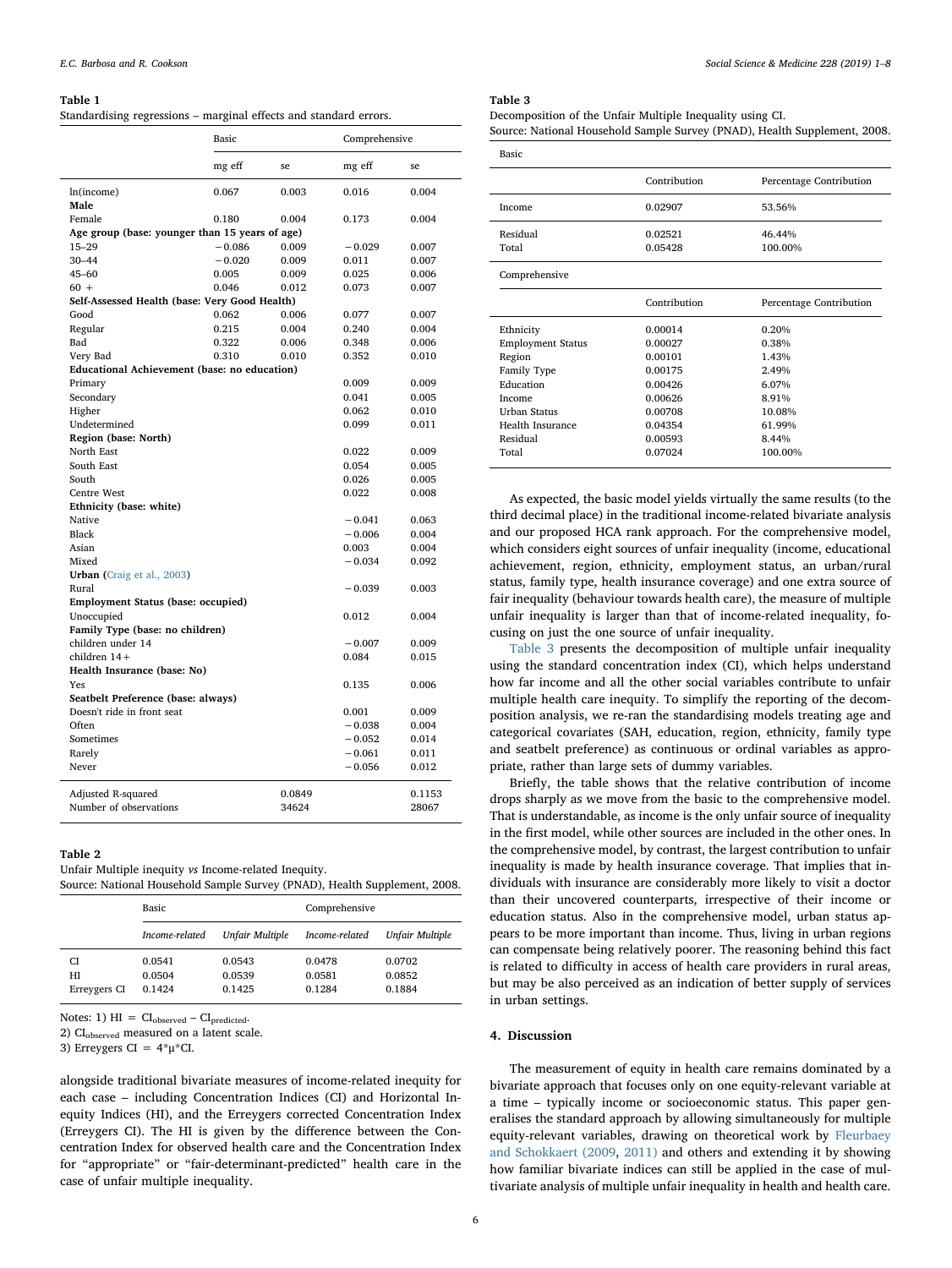Like Fleurbaey and Schokkaert, we propose using standardising regressions to compute artificial distributions of unfair health care inequality, known as direct unfairness and the fairness gap. Unlike Fleurbaey and Schokkaert, however, we propose using bivariate rather than univariate indices to assess inequality in this artificial distribution, on the grounds that bivariate indices are more familiar in the health literature. We propose ranking individuals according to their position in the artificial distribution to create an index of unfair Health Care Advantage (HCA), and subsequently using this ranking to apply the standard apparatus of the bivariate approach: the concentration index and decomposition thereof. We illustrate the approach through an application to the utilisation of physician services in Brazil in 2008. We find that multiple inequity is much larger than income-related inequity and that having private health insurance and residing in an urban area contribute more to multiple inequity than income.

To illustrate how our method compares with the conventional bivariate approach, we also analysed a basic model where the only equity-relevant variable is income. Our analysis illustrated that, for the basic model, the traditional income-related bivariate analysis and our proposed HCA rank approach produced the same results. That is because the only illegitimate source of inequality in the basic model is income (SES) and the legitimate ones are sex, age and self-assessed health – i.e. the same assumptions as made in the income-related inequality framework. In the comprehensive model, however, the unfair multiple indices are substantially larger than their income-related counterparts.

The current study has a number of limitations. First and foremost, like all the rest of the empirical literature on equity in health care, our study does not rely upon structural modelling and cannot draw inferences about causality. Our assessment of multiple inequity, and the relative size and importance of different components of multiple inequality, is based on analysis of associations rather than analysis of causal pathways. Even though we cannot disentangle the structure of causal pathways from our reduced form models, however, it does not seem plausible that the strong associations found between physician visits and the other equity-relevant non-income variables are merely picking up measurement error in the income variable. Furthermore, even if the associations found with other equity-relevant variables were entirely due to measurement error in the income variable, policy makers would still be interested in our findings, as they help identify unfair inequalities that are not picked up by looking at associations with observed income only.

Second, our three need variables (age, sex and self-assessed health) are imperfect and incomplete measures of need for physician visits. We deliberately chose not to use available data on chronic conditions, however, due to evidence that these are seriously under-reported by individuals with poor access to health services including diagnostic services. How far this is simply a reporting bias or an indication of under diagnosis remains an open question. Third, self-assessed health may suffer from reporting bias, although any such the bias is not so serious as to reverse the sign of the adjustment; furthermore studies have shown this to be both a good indicator of health as well as of health care us [\(DeSalvo et al., 2005](#page-7-27); [Idler and Benyamini, 1997\)](#page-7-28). Lastly, there are other measurement errors and limitations in the survey data used, as is often the case in developing countries.

Income-related inequality in health care in Brazil had been previously measured [\(Almeida et al., 2013;](#page-6-10) [Macinko and Lima-Costa,](#page-7-29) [2012\)](#page-7-29). Both studies found concentration indices smaller in magnitude: 0.033 and 0.0429 respectively, while we have found income-related inequality to have a CI of, atat least, 0.0478 and multiple inequity to have a CI of 0.0702. We believe this difference in income-related inequality concentration indices derives from their adjustment for chronic conditions. Such conditions seem to be incorrectly represented in the survey. Whether this is simply a reporting bias or indeed an indication of under diagnosis remains an open question.

Finally, our analysis of multiple inequity produced policy relevant

information about the relative importance of different equity-relevant variables. We found that private health insurance coverage and urban status contribute more to unfair inequality than income and other equity-relevant variables. As far as private health insurance is concerned, the government could choose to incentivise individuals and companies to join in private insurance schemes. This would potentially increase access to health care for those joining, but might increase multiple unfair inequity if those who cannot afford or participate in such schemes become even worse off in terms of access to care. Regarding the importance of urban status, the government could potentially reduce the measure of multiple unfair inequity by investing in allocating health care resources, particularly, medical doctors, to the Brazilian countryside. Allocating resources to the countryside has been, to some extent, a policy priority for the last 20 years, with the dissemination of the Family Health Programme (Programa Saude da Familia), although its direct effect on reducing inequalities remains unclear [\(Brasil, 2013a](#page-6-11), [b;](#page-6-12) [Mendes and Marques, 2014;](#page-7-30) [Vasconcellos,](#page-7-31) [2013\)](#page-7-31).

We hope that analysts and decision makers will find the multiple inequity approach useful as a way of comparing the relative importance of different kinds of unfair inequality in health care delivery, and that researchers will improve the methods over time as they start to be applied in practice.

#### Acknowledgements

This research was funded by the Department of Economics and Related Studies and the Centre for Health Economics at the University of York.

ECB was supported by the National Institute for Health Research Collaboration for Leadership in Applied Health Research and Care North Thames at Bart's Health NHS Trust (NIHR CLAHRC North Thames). RC is supported by the National Institute for Health Research (SRF-2013-06-015) and the Wellcome Trust (Grant No. 205427/Z/16/ Z). The views expressed in this article are those of the authors and not necessarily those of the NHS, the NIHR, the Department of Health and Social Care or the Wellcome Trust.

We thank Pedro Rosa Dias and Erik Schokkaert for their helpful and insightful comments in many stages of development of this work. The usual caveats apply, and all remaining errors are our responsibility.

#### Appendix A. Supplementary data

Supplementary data to this article can be found online at [https://](https://doi.org/10.1016/j.socscimed.2019.02.034) [doi.org/10.1016/j.socscimed.2019.02.034](https://doi.org/10.1016/j.socscimed.2019.02.034).

#### References

- <span id="page-6-10"></span>[Almeida, G., Sarti, F.M., Ferreira, F.F., Diaz, M.D., Campino, A.C., 2013. Analysis of the](http://refhub.elsevier.com/S0277-9536(19)30101-7/sref1) [evolution and determinants of income-related inequalities in the Brazilian health](http://refhub.elsevier.com/S0277-9536(19)30101-7/sref1) [system, 1998 - 2008. Rev. Panam. Salud Públic 33 \(90](http://refhub.elsevier.com/S0277-9536(19)30101-7/sref1)–97) 94 p preceding 90.
- <span id="page-6-4"></span>[Asada, Y., 2010. On the choice of absolute or relative inequality measures. Milbank Q. 88,](http://refhub.elsevier.com/S0277-9536(19)30101-7/sref2) 616–[622 discussion 623-617.](http://refhub.elsevier.com/S0277-9536(19)30101-7/sref2)
- <span id="page-6-1"></span>[Asada, Y., Hurley, J., Norheim, O.F., Johri, M., 2014. A three-stage approach to mea](http://refhub.elsevier.com/S0277-9536(19)30101-7/sref3)[suring health inequalities and inequities. Int. J. Equity Health 13, 98](http://refhub.elsevier.com/S0277-9536(19)30101-7/sref3).
- <span id="page-6-5"></span>[Asada, Y., Hurley, J., Norheim, O., Johri, M., 2015. Unexplained health inequality - is it](http://refhub.elsevier.com/S0277-9536(19)30101-7/sref4) [unfair? Int. J. Equity Health 14, 11](http://refhub.elsevier.com/S0277-9536(19)30101-7/sref4).
- <span id="page-6-7"></span><span id="page-6-2"></span>[Atkinson, A.B., 1970. On the measurement of inequality. J. Econ. Theor. 2, 244](http://refhub.elsevier.com/S0277-9536(19)30101-7/sref5)–263. [Atkinson, A.B., Bourguignon, F., 1982. The comparison of multidimensional distribution](http://refhub.elsevier.com/S0277-9536(19)30101-7/sref6)
- [of economic status. Rev. Econ. Stud. 183](http://refhub.elsevier.com/S0277-9536(19)30101-7/sref6)–201.
- <span id="page-6-8"></span>[Bank, W., 2014. World Bank Database. Development Research Group](http://refhub.elsevier.com/S0277-9536(19)30101-7/sref7).
- <span id="page-6-3"></span>[Bank, W., 2018. World Bank Database. Development Research Group](http://refhub.elsevier.com/S0277-9536(19)30101-7/sref8).
- <span id="page-6-11"></span>[Brasil, 2013a. Financiamento Público em Saúde. In: Saúde, M.d. \(Ed.\), Brasília, DF.](http://refhub.elsevier.com/S0277-9536(19)30101-7/sref9)
- <span id="page-6-12"></span>[Brasil, 2013b. Sala de Apoio a Gestão. In: Brasília, D.F. \(Ed.\), Ministério da Saúde.](http://refhub.elsevier.com/S0277-9536(19)30101-7/sref10)
- <span id="page-6-0"></span>[Costa-Font, J., Cowell, F., 2017. The Measurement of Health Inequalities: Does Status](http://refhub.elsevier.com/S0277-9536(19)30101-7/sref11) [Matter? CESifo Working Paper Series No. 6117.](http://refhub.elsevier.com/S0277-9536(19)30101-7/sref11)
- <span id="page-6-9"></span>[Craig, D., Nixon, J., Armstrong, N., Glanville, J., Kleijnen, J., Drummond, M., et al., 2003.](http://refhub.elsevier.com/S0277-9536(19)30101-7/sref12) [New BMJ policy on economic evaluations. Response of NHS economic evaluation](http://refhub.elsevier.com/S0277-9536(19)30101-7/sref12) [database research team. BMJ 326, 445 author reply 445](http://refhub.elsevier.com/S0277-9536(19)30101-7/sref12).
- <span id="page-6-6"></span>Dardanoni, V., Wagstaff[, A., 1987. Uncertainty, inequalities in health and the demand for](http://refhub.elsevier.com/S0277-9536(19)30101-7/sref13) [health. J. Health Econ. 6, 283](http://refhub.elsevier.com/S0277-9536(19)30101-7/sref13)–290.